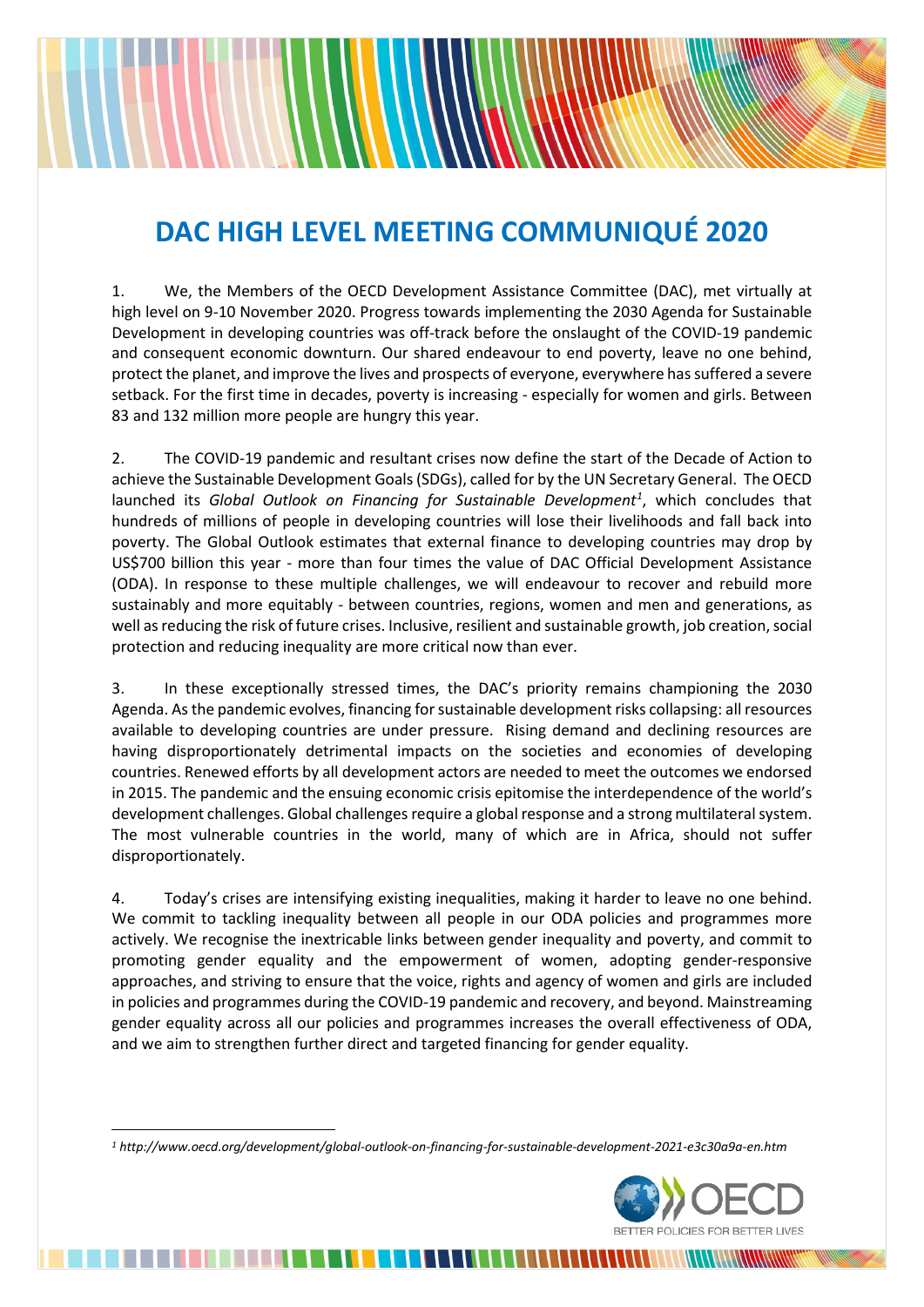## **IMMEDIATE RESPONSE**

5. The crisis is having a deep and lasting impact on countries most in need. It is exacerbating existing vulnerabilities, especially in fragile and conflict-affected states, and creating fertile ground for increased violence and displacement, reversing development and peacebuilding gains. We reiterate the message of our joint statement<sup>[2](#page-1-0)</sup> of April 2020. We reaffirm the important contribution of ODA to the immediate health and economic crises and longer-term sustainable development, particularly in Least Developed Countries (LDCs) and recognise those of us that have met the UN targets of 0.7% of Gross National Income (GNI) as ODA to developing countries. The DAC has demonstrated its flexibility with an exceptional one-year delay to updating the list of countries that are eligible to receive ODA, and has shortened the reinstatement mechanism that allows countries to be eligible again if their GNI drops below the high income threshold.

6. DAC members' actions since the start of the pandemic have included new and reprioritised flows of urgent financing for developing countries. We reaffirm the importance of safeguarding this funding against the risks of misuse and corruption, and of supporting transparency and accountability measures to ensure resources are used for their intended purpose. We endeavour to continue to protect health, water and sanitation, and social safety net programmes and to support investments in immunisation as a global public good. We will continue working until affordable vaccines, tests and treatments are accessible to all, leaving no one behind, and invest in policies and programmes that take into account the disproportionate socioeconomic burden COVID-19 imposes on women and girls. We welcome public and private initiatives to develop vaccines, including the COVAX facility of the Access to COVID-19 Tools Accelerator (ACT-A) initiative. We also welcome voluntary licensing of intellectual property to facilitate global equitable access to vaccines, therapeutics and diagnostics, and the Covid-19 Global Evaluation Coalition, which will provide credible and independent analysis of our collective response and contribute to shared knowledge and learning.

## **BUILDING FORWARD BETTER AND GREENER**

7. The DAC recognises the important and diverse roles that all development actors play in supporting a sustainable, inclusive and resilient recovery from COVID-19, including partner country governments, non-DAC donors, multilateral agencies, civil society organisations (CSOs) and the private sector. DAC members, in partnership with other actors, will shape the response and support work towards the SDGs in the following areas.

## *New sources of finance for sustainable development*

8. The 2030 Agenda and the Addis Ababa Action Agenda provide a global framework for recovery and building a more resilient and sustainable world. It is more urgent than ever to mobilise new and more varied sources of finance for the recovery and achievement of the SDGs. We will continue working to find ways to mobilise more official and private resources for sustainable development, including promoting more – and more effective – blended finance, with special attention to LDCs. We welcome the OECD's identification of policy actions to increase financing for sustainable development and support further work on this topic.

9. Debt treatment is an important last-resort mechanism to support countries to restore debt sustainability and free up public resources for sustainable development and we have agreed how to account for it as ODA. Capital outflows from emerging markets in this crisis are twice as large as during

2 | **DAC HLM COMMUNIQUE 2020** | *www.oecd.org/dac*

<u>.</u>



<span id="page-1-0"></span>*<sup>2</sup> https://www.oecd.org/dac/development-assistance-committee/DAC-Joint-Statement-COVID-19.pdf*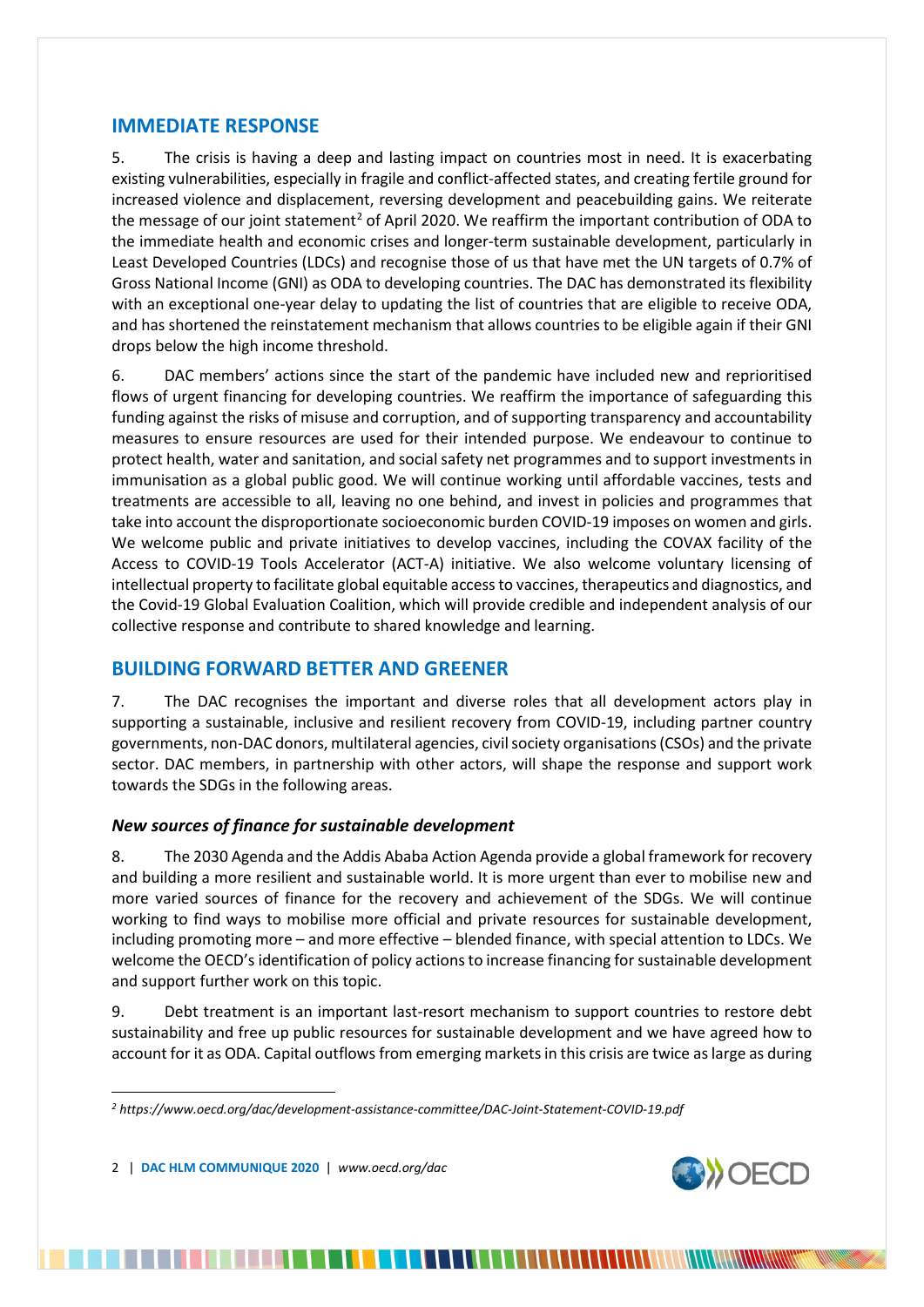the global financial crisis. Foreign direct investment may decline by up to 40% in 2020. We commit to working with partner countries, the private sector and multilateral organisations to improve business environments, share risks and rewards fairly when collaborating with businesses investing in developing countries. We should also include clear accountability mechanisms and meet social and environmental standards. We welcome continued work on Total Official Support for Sustainable Development as an important measure that promotes transparency and accountability.

10. Given COVID-19 and the challenge of sustainable development financing, we need to make the ODA we have work harder to leverage more resources, achieving more impact and investing in prevention and preparedness to reduce future risks. We can do this by making better use of the resources of the multilateral development banks, funds, national development banks and other development finance organisations in which we invest. We can reduce barriers faced by countries when accessing finance. We can frontload and re-programme where appropriate. We can encourage better co-ordination among members, non-DAC donors and the agencies we support in partner countries. We can expand the use of guarantees and other innovative financing instruments, while ensuring rigorous analysis of the development effects across all sectors. We support domestic resource mobilisation and more efficient, effective and accountable use of public resources in developing countries. We will strive to ensure that other public flows – and those mobilised from the private sector – contribute to progress towards the SDGs.

#### *Climate, environment and development*

11. The pandemic demonstrates the interconnectedness of our world, and highlights the need for investment to respond to shared global challenges. As we design plans to support developing countries' recovery, we acknowledge the determination of those signatories to the Paris Agreement who confirmed in Buenos Aires and Osaka their commitment to implement it fully, including by updating their Nationally Determined Contributions and communicating long-term plans. We should take this opportunity to strengthen efforts to support our development partners to meet their environment and climate goals, conserve biodiversity, strengthen resilience and enhance global health security. We recognise that low-emissions, climate-resilient pathways and sustainable recovery are a critical component of all countries' ability to achieve the 2030 Agenda. We are supporting our development partners to mitigate and adapt to climate change across sectors, including by promoting more sustainable, secure, reliable, affordable and resilient access to the energy they need to achieve their development priorities. DAC members are investing more in terrestrial and marine environments, disaster preparedness, risk reduction and management. Ocean-based sectors, such as fisheries and tourism, are at the heart of the economies of many developing countries, and we support a transition to a global sustainable ocean economy.

12. We recognise that we need to go further and faster to ensure that development co-operation takes greater account of all relevant environmental risks. We will work to ensure that our post-COVID-19 development policies and programmes are consistent with international climate and environment objectives, and will work to integrate them systematically. We intend to prioritise investments in  $$ and risk mitigation instruments for – a cleaner, inclusive and resilient recovery. In the spirit of fairness and just transition, we will support developing countries to achieve their own transitions to environmentally sustainable, low-emission and climate-resilient development pathways, including by promoting sustainable, quality infrastructure. We should take more account of the interactions between the three pillars of the sustainable development agenda – economic, social and environmental – including universal energy access, poverty reduction, climate change, water and sustainable oceans, between biodiversity and economic development, and the nexus between energy,

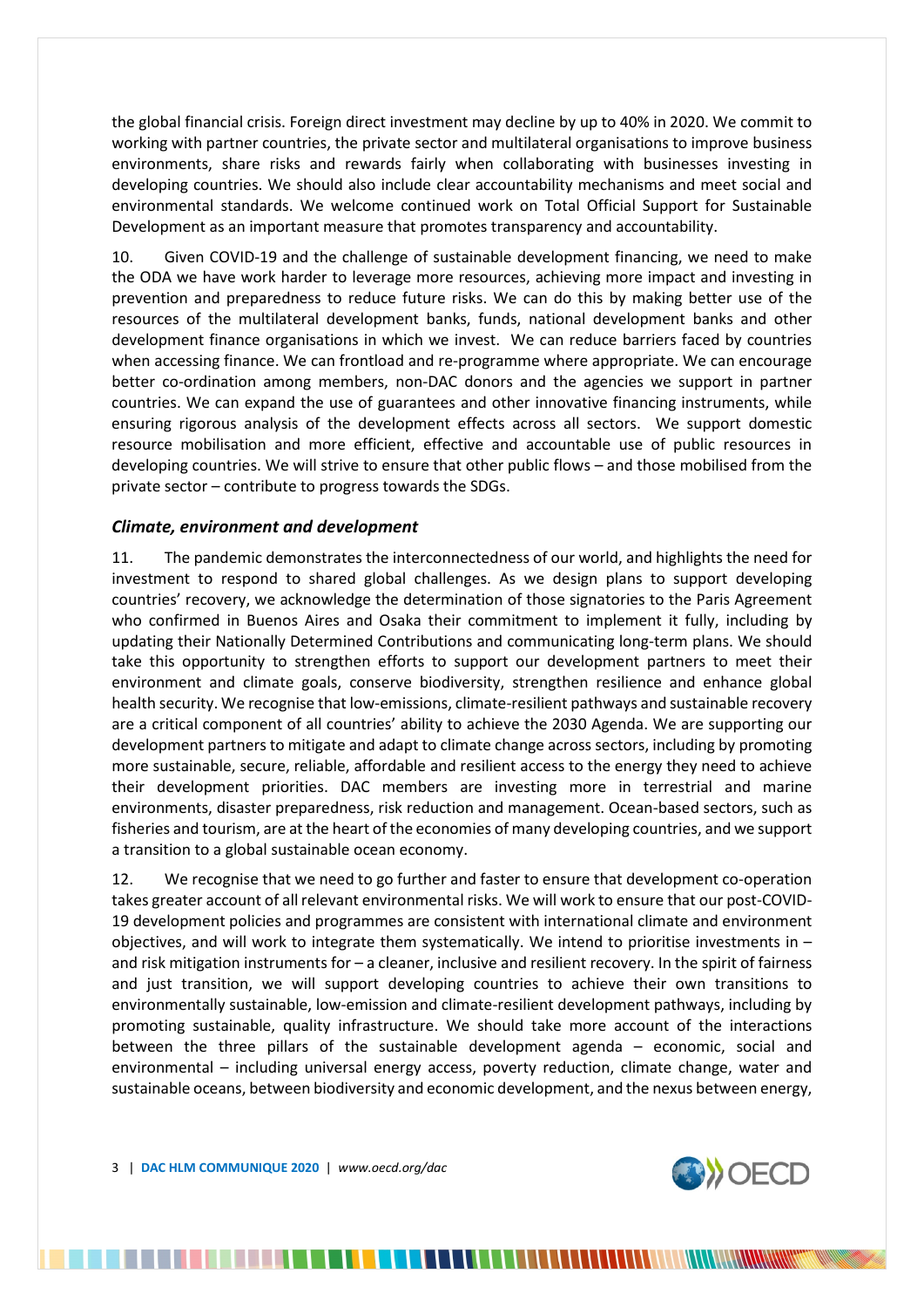food and water. Strong, sustainable, inclusive and resilient recovery measures should be applied in economic stimulus packages to use the opportunity and build forward better. In this way, we can set the course for sustainable, low-emissions development.

13. The DAC will report, in a format and scope to be agreed by ENVIRONET, on the individual and collective steps we have taken to give effect to the voluntary commitments set out in this communiqué with regard to climate and the environment before COP26. We will consider options for co-ordinating development approaches with international climate and environment objectives through a memberdriven process, according to a calendar to be confirmed by DAC members. We look forward to working towards successful outcomes in 2021 at COP15 (the Convention on Biological Diversity) and COP26. We acknowledge the importance of increasing the proportion of ODA that is climate, environment and biodiversity sensitive.

14. Small Island Developing States (SIDS) generate a tiny proportion of global greenhouse gas emissions, yet are suffering the harshest and most urgent consequences of climate change and environmental degradation. SIDS are uniquely vulnerable to economic shocks, the adverse impacts of climate change and environmental degradation, extreme weather conditions and natural hazards. Their smaller and less-diversified economies are less resilient in a global recession and they report difficulties in accessing international concessional finance. We commit to improving how our policies and programmes address the particular needs of SIDS, and to working with them to address obstacles they encounter in accessing finance for resilient and sustainable development.

## **DEVELOPMENT EFFECTIVENESS**

15. We reaffirm our commitment to the Busan principles for effective development co-operation – country ownership, transparency and accountability, inclusive partnerships and a focus on results. These principles – and their effective implementation – are more relevant than ever in our shared effort to support achievement of the SDGs and leave no-one behind. We welcome the DAC's work to modernise our narrative to intensify our implementation of these principles and reassert our active engagement in the Global Partnership for Effective Development Co-operation as an equal partner. We will strive to put results and impact at the heart of our development policies, in the spirit of the mutual accountability of both donors and partner countries. Our aim is to build better partnerships, including with the private sector, triangular and south–south co-operation partners, civil society, foundations, local governments and multilateral partners. By applying the principles for effective development co-operation across our partnerships, we generate more impetus for the 2030 Agenda.

#### *Humanitarian–Development–Peace Nexus*

16. We welcome progress made by the DAC to improve responses to fragility and prevent conflict. Consistent with the DAC's Recommendation on the humanitarian-development–peace nexus endorsed in February 2019, the response to the COVID-19 pandemic should focus on reducing risk and building longer-term resilience to multiple hazards while meeting immediate needs and fully respecting humanitarian principles. We acknowledge the need to redouble efforts to implement the principles of the nexus Recommendation through bilateral and multilateral activity and endorse the outcomes<sup>[3](#page-3-0)</sup> of the October high-level DAC-UN roundtable. We commit to creating incentives in our cooperation structures and policies to this end, including via quality and flexible funding. We welcome the decisions of the International Organisation for Migration, UN Development Programme, UN

4 | **DAC HLM COMMUNIQUE 2020** | *www.oecd.org/dac*

 $\overline{a}$ 



<span id="page-3-0"></span>*<sup>3</sup> http://www.oecd.org/dac/development-assistance-committee/DAC-UN\_HighLevel\_Roundtable\_Partnership\_Peace\_Outcome.pdf*